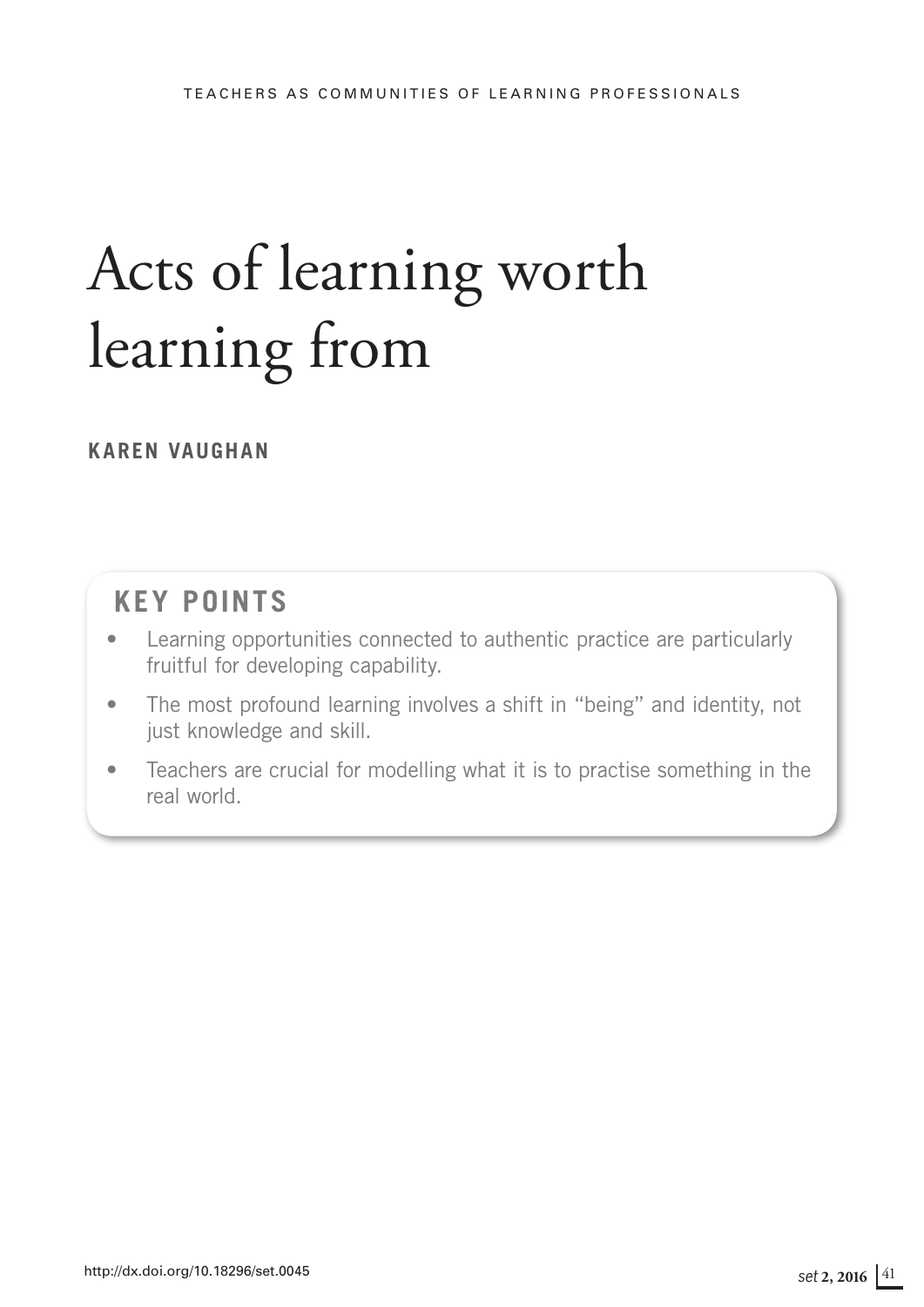This article supports teachers to think about their students' acts of learning, as well as their own as teachers. It draws on research about young adults' most profound learning during their apprenticeships, cadetships, and vocational immersion programmes. The experiences of GP registrars, carpentry apprentices, and engineering technician cadets, and the perspectives of their workplace teachers and mentors, provide insights about how people can move through a kind of portal to a new level of understanding and capability. These insights can be used by teachers working with the key competencies and developing rich learning opportunities for students.

#### Introduction

Teachers are in the business of helping others learn, while also engaging in ongoing learning themselves. So sometimes it is necessary to take a step back to think deeply about the most profound acts of learning. What are those acts? How do they happen? This article supports teachers to think about students' acts of learning, as well as their own. It shares research about young adults engaged in profound acts of learning as part of their everyday work while engaged in apprenticeships, cadetships, and vocational immersion programmes. The learner-practitioners' experiences, and teacher and mentor perspectives, presented in the article suggest some interesting reflective challenges for teachers in schools. How can these experiences help your work? First, they relate to how you help students develop "the capabilities for living and lifelong learning" described in *The New Zealand Curriculum* (Ministry of Education, 2007) (*NZC*). Secondly, they relate to how you are as a learner, and a mentor to other teachers, in your teaching career.

The New Zealand Council for Educational Research (NZCER) recently completed a research project, Knowing Practice, which studied apprenticeship in general practice (GP) medicine; carpentry; and engineering technician work (Vaughan, Bonne, & Eyre 2015). The project's focus was on learners who are no longer school students, and who work in contexts that are very different from classroom and/or school-based ones. However the project is relevant to teachers in schools because the findings are about experiences of learning and capability development. By looking at the learning needed later in life, we can think about how schools

might prepare students for that. This article is particularly relevant for teachers with a keen interest in dispositional development.

There is also a strand of particular relevance to careers advisors and pathways educators. Knowing Practice was deliberately designed to take account of John Dewey's sense of "vocation": a life direction comprising each individual's motivations and interests and continued occupational practice in areas that are valued and shaped by society (Dewey, 1916). This is very different from today's conventional ideas that "vocational" means "hands-on" learning and that "vocational pathways" are for non-academic or disengaged students. Going back to Dewey's original meaning allowed Knowing Practice to include three very different fields (GP medicine, carpentry, and engineering) spanning different parts of the tertiary education sector and New Zealand Qualifications Framework. GP registrars, carpentry apprentices, and engineering technician cadets were therefore all involved in vocational education in the sense of connecting their interests with ongoing capability development in a particular occupation. This has implications for how students at schools are prepared to think about their future learning and work.

We can also use Knowing Practice findings to help us think about teachers' own learning as adults. The GP registrars, carpentry apprentices, and engineering technician cadets saw themselves as lifelong learners. Their teachers and mentors understood that supporting learner-practitioners to build fieldspecific capability rested in large part with teachers' and mentors' own lifelong-learning dispositions. So the education occurring in Knowing Practice is as relevant to teachers in their own work—their vocation—as it is to the learners they teach.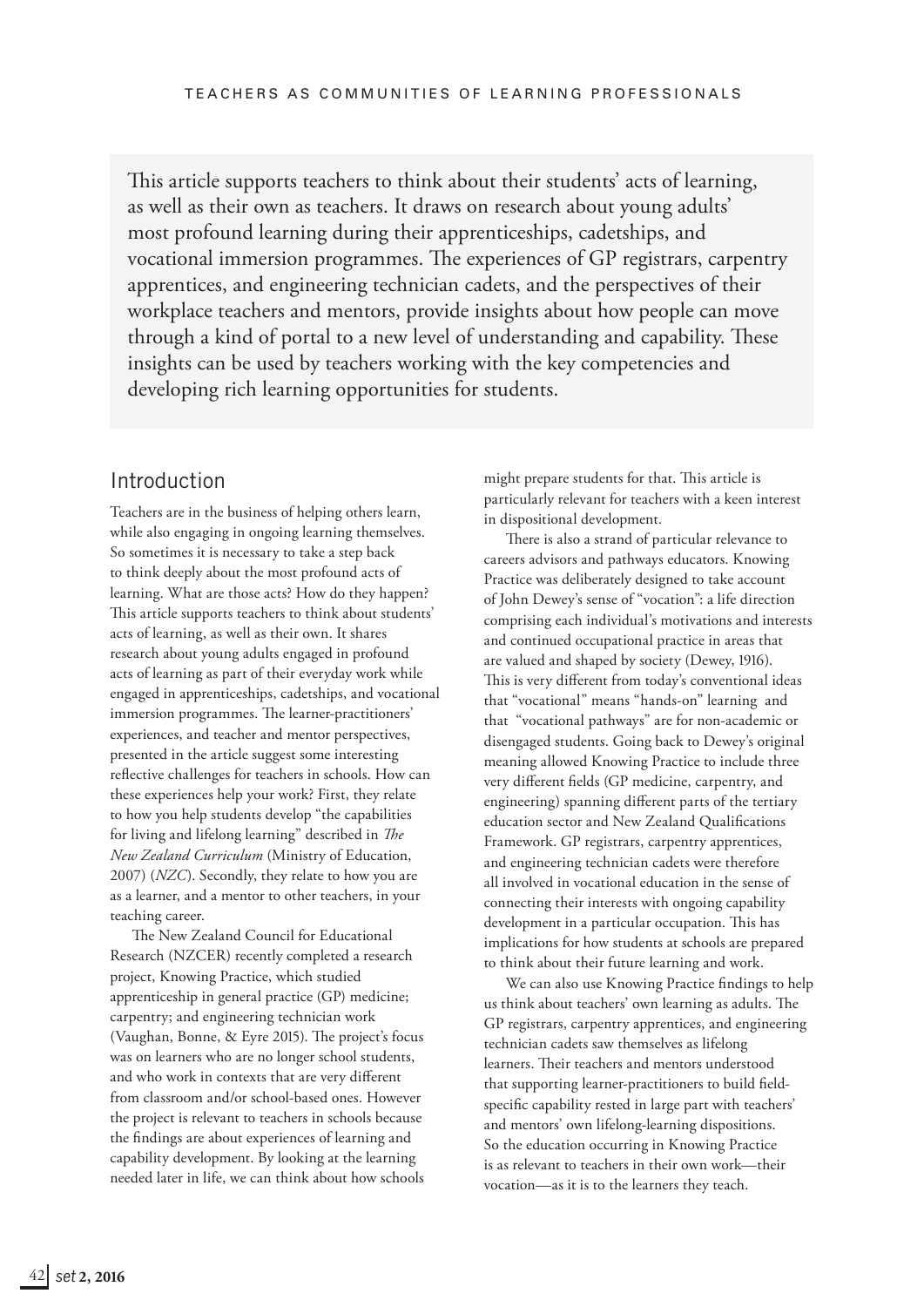# The research

The Knowing Practice project studied the development of vocational capability through apprenticeship. Forty-one GP registrars, carpentry apprentices, and engineering technician cadets ("learner-practitioners") took part, along with their respective workplace teachers and mentors. Researchers observed a business-as-usual teaching or mentoring session and then interviewed the learner-practitioner and the teacher or mentor.

Interviews explored perspectives on the learning arrangements, and learner-practitioners' most significant learning experiences related to being a GP, carpenter, or engineering technician (for the mentor/teacher, it was an experience they believed would lead to significant learning for a learner-practitioner). Researchers reinterviewed learner-practitioners approximately 10 months later, probing again for significant learning experiences, as well as perspectives on the characteristics of recognisably good or not-so-good practitioners in their field. The main report (Vaughan et al., 2015) proves more detail about the approach and methods.

# What it looks like when learners cross vocational thresholds

In interviews, we asked learner-practitioners to describe their most significant learning experiences.<sup>1</sup> Their accounts were, of course, specific to their own field of practice. However, there were remarkably similar highlevel themes. Their most significant learning experiences revealed to them an integrated "big picture" of practice, connecting theory to practice. The experiences were personally and professionally challenging, sometimes involving painful lessons or counterintuitive realisations. There was no going back once reaching these "new ways of seeing".

We developed the idea of "vocational thresholds" to understand these experiences and their role in capability development. When learner-practitioners crossed a vocational threshold, they reached a new level of understanding of their work and their role. The threshold crossing marked the development of greater capability. The vocational threshold idea is built on the *threshold concepts* idea (Meyer & Land, 2003), which has been used by tertiary educators to identify disciplinary concepts that act as a gateway to students' understanding. Threshold concepts are characteristically transformative in perception and perspective; often irreversible and unlikely to be forgotten; integrative of different and previously hidden aspects; sometimes bounded conceptually; and possibly troublesome in relation to previous beliefs (Meyer & Land, 2003).

Vocational thresholds are similar to threshold concepts but distinguished from them in two important ways. First, vocational thresholds arise out of authentic, everyday practice, not a classroom or lecture theatre. Secondly, they lead to a transformation that is not just about knowledge and skills but about how to be. This makes a vocational threshold like a portal to new capability and part of a series of encounters while in ongoing practice. It seems likely that vocational thresholds can be encountered by practitioners in any field, including teaching.

#### GP registrars facing uncertainty

General practitioners (GPs) are doctors with a clinical speciality in primary health care. The hallmarks of general practice are that it is accessible, continuing, comprehensive, and in the context of whānau, family and community. The Royal New Zealand College of General Practitioners' (RNZCGP) General Practice Education Programme (GPEP) offers qualified doctors a 3-year fulltime equivalent "vocational immersion" training path to become vocationally registered in the specialty of general practice.

GP registrars experienced a sharp surge in the level of uncertainty in their work as they moved from a hospital context (a pre-requisite to their GP training) to a community context. Registrars now had individual responsibility for patients and their continuity of care—both over time and between other healthcare professionals. They had no direct access to hospitallevel diagnostic testing and only 15–30 minutes for a consultation with a patient on whom treatment plans could not be imposed. Registrars felt both excited and daunted by trying to cross this vocational threshold. They now had the responsibility of "being it" in a more negotiated, relationship-centred model of healthcare.

GP registrars contended with an ethic of care centred on relationships, not just clinical knowledge. They often found they might "just" be listening to patients or "being there" for them. For registrars who enjoyed the technical, problem-solving challenges of medicine, this was disturbing, prompting some to feel like they were "not doing anything". Others found a new and rewarding dimension to medical practice in listening well and deciding with the patient what the problems were, which to pursue, and how to do so.

In hospital I learned to address a problem and give the medicine. Here, I am trying to change lifestyle. When I get positive feedback, that it has clicked, and [the patient] wants to change, that makes me a GP. In hospital we could not change anything. We could diagnose really good stuff … But here, there's a satisfaction in looking after a man. (Kendrick, GP registrar)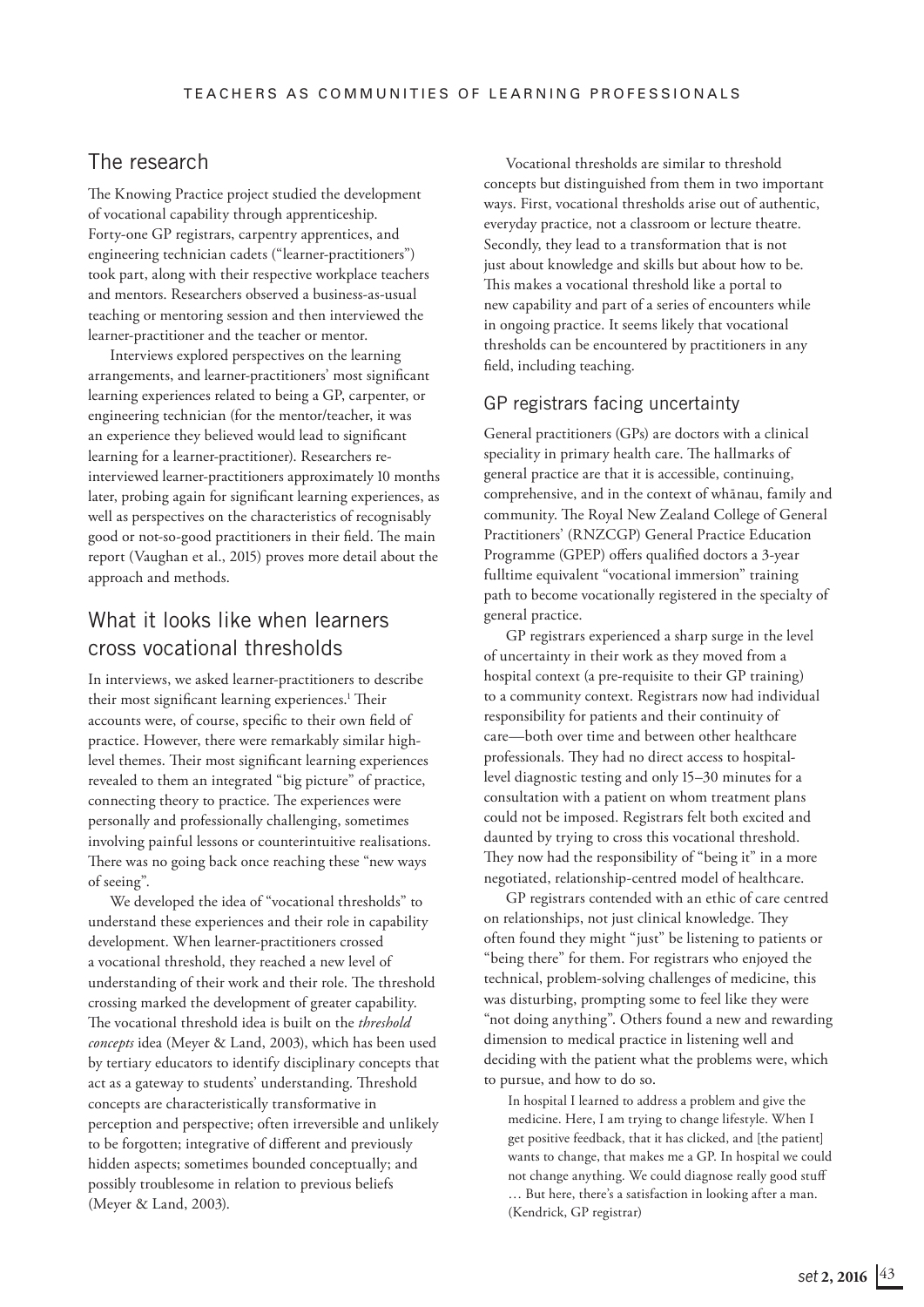The GP ethic of care also required registrars to pay attention to caring for themselves, in order to be fully available to patients. To cross this vocational threshold, their expertise now had to derive from a very different kind of knowing—and management—about their own strengths, frailties, and anxieties, and the nature of their (ongoing) relationships with patients.

GP registrars were able to have ad hoc discussions with colleagues, especially in clinics which had an "open door" policy for consulting each other. Registrars could sometimes also observe more expert GPs by sitting in on their consultations. GP teachers particularly engaged registrars in "approximations of practice" (Grossman et al., 2009), role-playing consultations, or difficult conversations with patients. GP teachers modelled collegiality. This collegiality was not just a "giving back", or for congenial workplace relations. This helped registrars develop a disposition and way of practising that counterbalanced the tendency to become isolated and overwhelmed, which ultimately would affect patients.

[My teacher] has a good attitude about me having a go ... I appreciate the freedom he gives me. I explore the boundaries of my practice but while knowing he is extremely open to me approaching him for advice or help. (Danni, GP registrar)

#### Carpentry apprentices learning about craft

The Building and Construction Industry Training Organisation (BCITO) is responsible for developing and managing industry qualifications for the building and construction sector. Carpenters work with materials such as timber, concrete, and steel to construct buildings from scratch and to alter, repair, and renovate them. Becoming a qualified carpenter is a crucial first step towards becoming a fully-fledged builder in New Zealand.

Carpentry apprentices described crossing a threshold to an increasingly sophisticated interplay between their minds, their bodies, and their physical environment of tools and materials. Building became less straightforward as the complexities involved in a project revealed themselves. This steered apprentices away from the idea of there being one right method towards an increasing skilfulness in sensing the different possibilities and enacting the mind-body-environment interplay. As they were entrusted with opportunities to solve more complex problems, they began to enjoy the respect of their coworkers and clients.

As soon as you've done a good job and you look back at it and you think it's a good job, and then someone else comes along and sees it finished and you can see it in them. They say: 'That looks awesome, mate.' … it feels amazing. (Pete, carpentry apprentice)

While technical building prowess was important to apprentices (and of course to their employers), apprentices referred in particular to the development of attitudes and values such as pride, craftsmanship, and independence. Being able to independently identify and correct mistakes was a key aspect of their learning, developing a carpenter's "eye", building "nous", and a craftsman-like character. Apprentices' experiences drew attention to the commonplace tendency in education to think about values separately from cognitive processing and technical skill. Yet carpentry apprentices' experiences in crossing vocational thresholds demonstrated that aesthetic and craft values direct choice of tool, material, and technique as well as directing behaviour and stimulating problemsolving and problem-finding (Rose 2005, p. 204).

Carpentry apprentices "chewed the fat" with their coworkers throughout the day, bonding through physical hardship, joint problem-solving, and humour. Carpentry apprentices also had reflective space with their ITO training advisors whose visits were deliberately organised as a conversation about learning and took an assessment approach that was formative, not just summative, providing "windows on episodes of practice" (Eraut & Hirsch, 2007, p. 17).

The transition from supervised to unsupervised work was often scaffolded by the trainer (usually the employer or a senior builder), together with the ITO training advisor. This required a judgement about the apprentice's level of skill and readiness to take on more responsibility. By giving them responsibility for small jobs such as ceilings or gibbing and then gradually letting out the reins, the employer or trainer could help the apprentice to "find their feet". Employers also deliberately pushed apprentices into taking full responsibility for important parts of projects, supporting them to do "perk" jobs (paid or unpaid work for friends and relatives), and develop independence.

I'm not just being someone's boy all the time. I get to take the lead. (Ricky, carpentry apprentice)

#### Engineering technician cadets seeing the social side

Engineering technicians solve well-defined engineering problems using a combination of practical know-how and analytic techniques. The role is positioned to complement the work of professional engineers. Engineering technician cadetships are offered by firms associated with the Institute of Professional Engineers of New Zealand's (IPENZ) Futureintech initiative.

Engineering technician cadets described crossing a vocational threshold as being like an ability to shift their focus. Much of their work involved intense devotion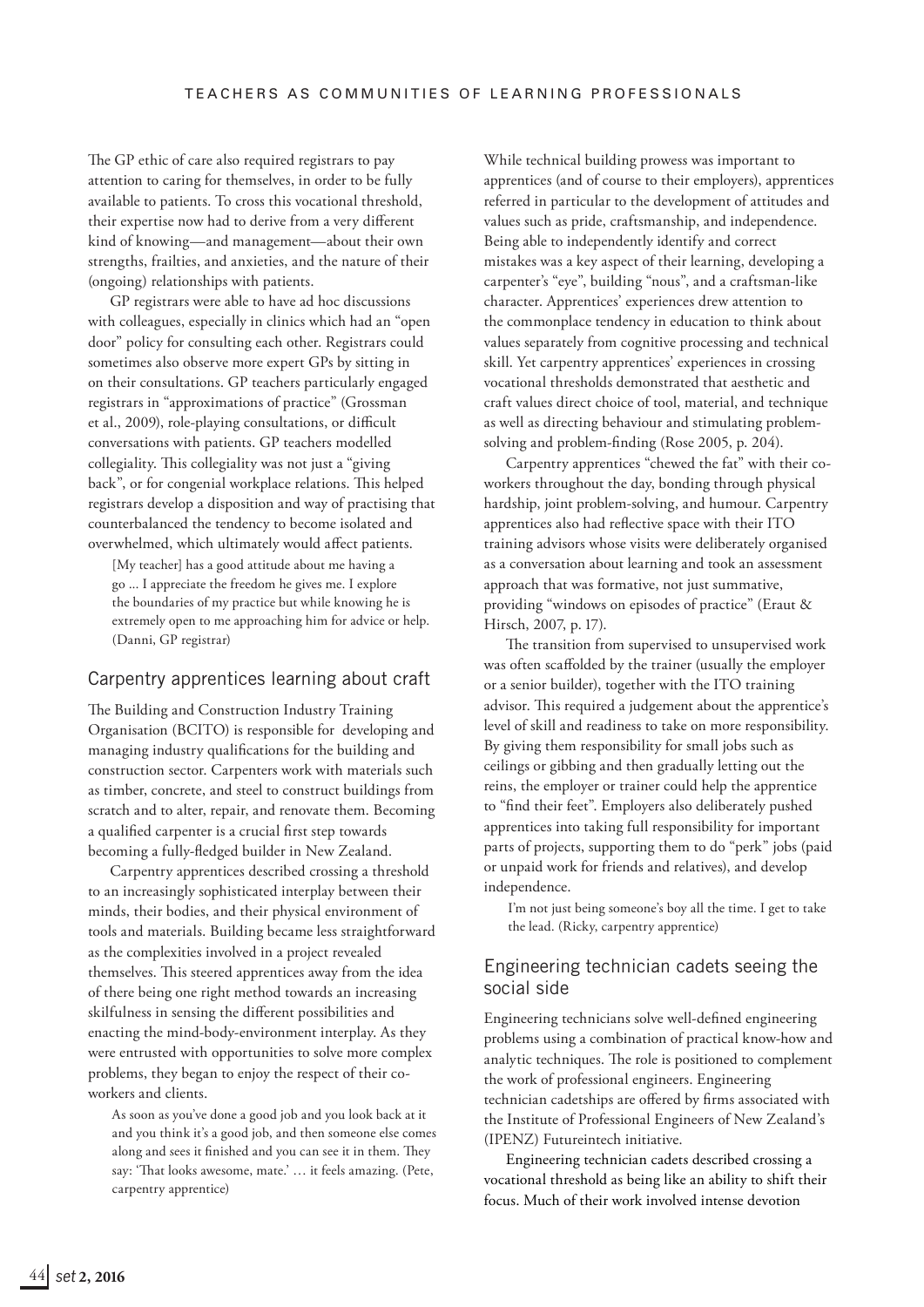to detail—physical measurement, symbolic notation, computer-aided plan drafting, and precise calculation. Cadets were charged with ensuring accuracy of those details, to which they were deliberately restricted as learners, so they would not be overwhelmed. However, this meant they sometimes struggled to appreciate the place of their work within a project and team.

Their significant learning experiences made visible what their measurements and drawings, a small aspect of a project, enabled for the rest of the team and for the project overall. Experiences interacting with other members of the team, or people in mentoring roles, helped cadets lift their gaze, reinforce diligence, and understand their contribution as fundamental rather than trivial. They were not just taking soil samples or using a theodolite. They were *engineering* solutions, making things possible.

The definition of what was possible was not simply a technical one. As part of the design process they were faced with considering how people would engage with the results of their (and their team's) labour, including that the work could be contested by different groups or had differential impacts in the world. Cadets found themselves crossing over a threshold when they saw that engineering was not just a physical–technical enterprise; it was social one.

Engineering technician cadets had regular meetings with a mentor that allowed them to step back from project details and discuss an engineering mindset. Cadets also had reflective space in team debriefings about approaches that had not worked and could be improved. Discussions with peers in weekly classes provided by the Institutes of Technology and Polytechnics might also have spurred some reflective opportunities. Engineering mentors and team leaders played complementary roles in support of cadets. Mentors focused on career development and engineer world-view issues. Team leaders focused on technical development. Mentors and team leaders liaised to rotate cadets through different teams so they could gain experience in different areas of engineering. They also tried to align some of cadets' work tasks and with cadets' tertiary institution-based, part-time studies. The overall purpose of these alignments was to help cadets develop capability, sometimes by deliberately pushing cadets' limits.

Sometimes it's good to get chucked in the deep end because it pushes you and you realise that you can do the task. That happened to me with [a specific] job. It was overwhelming—I think it was [lack of] confidence. I hadn't used the design software that much and the deadlines were tight and they were always questioning and it makes you doubt yourself ... It showed me that I can do anything if I put my mind to it and ask for help or try and figure things out myself. (Brendan, Engineering technician cadet)

# What the idea of vocational thresholds could mean for you when teaching students

#### Teachers can model what it means to really practise something

The workplace teachers and mentors described above worked at the boundary of theory and practice, drawing directly from their own experiences and those of learnerpractitioners. GP teachers described "turning theory into people" and encouraging registrars to focus on the case before them, letting any additional clinical knowledge cohere around that. Builders (employers of carpentry apprentices) and ITO training advisors made sure that everyday work onsite and with other contractors drove the learning and assessment so that independent judgement was developed. Engineering team leaders and mentors prioritised the development of an engineering mindset through working together, and reflecting on, real projects and client relationships.

Workplace teachers, advisors, and mentors were important, not because they simply transmitted knowledge and skills, but because they acted as coconstructors of competence (Hodge, 2010). Each field has its own equivalent of a curriculum and a set of specified and assessable knowledge and skills for the occupation. However, the teachers and mentors repositioned that curriculum content so that it went beyond acquisition. By working alongside learner-practitioners, teachers and mentors showed them that knowledge was not just what was contained in textbooks but what was embodied in the practitioners themselves, who represented the vitality and evolution of practice (Wenger-Trayner & Wenger-Trayner 2015). In other words, learner-practitioners had a powerful illustration of how to bring their selves to the practice. This fosters an attitude to learning that is very appropriate to capability development in *any* field.

#### Dispositional development at work is linked to the key competencies

The idea of vocational thresholds highlights the way that particular dispositions are crucial for capability development. This is similar to the vital role played by key competencies in *NZC*. Teachers working with the key competencies can take students beyond simply learning *about* something. They can move students into developing knowledge, attitudes, values, and skills while engaged in *doing* something, and while deliberately putting attention on the process of learning.

Engagement in everyday work, with deliberate learning, allowed registrars, apprentices, and cadets to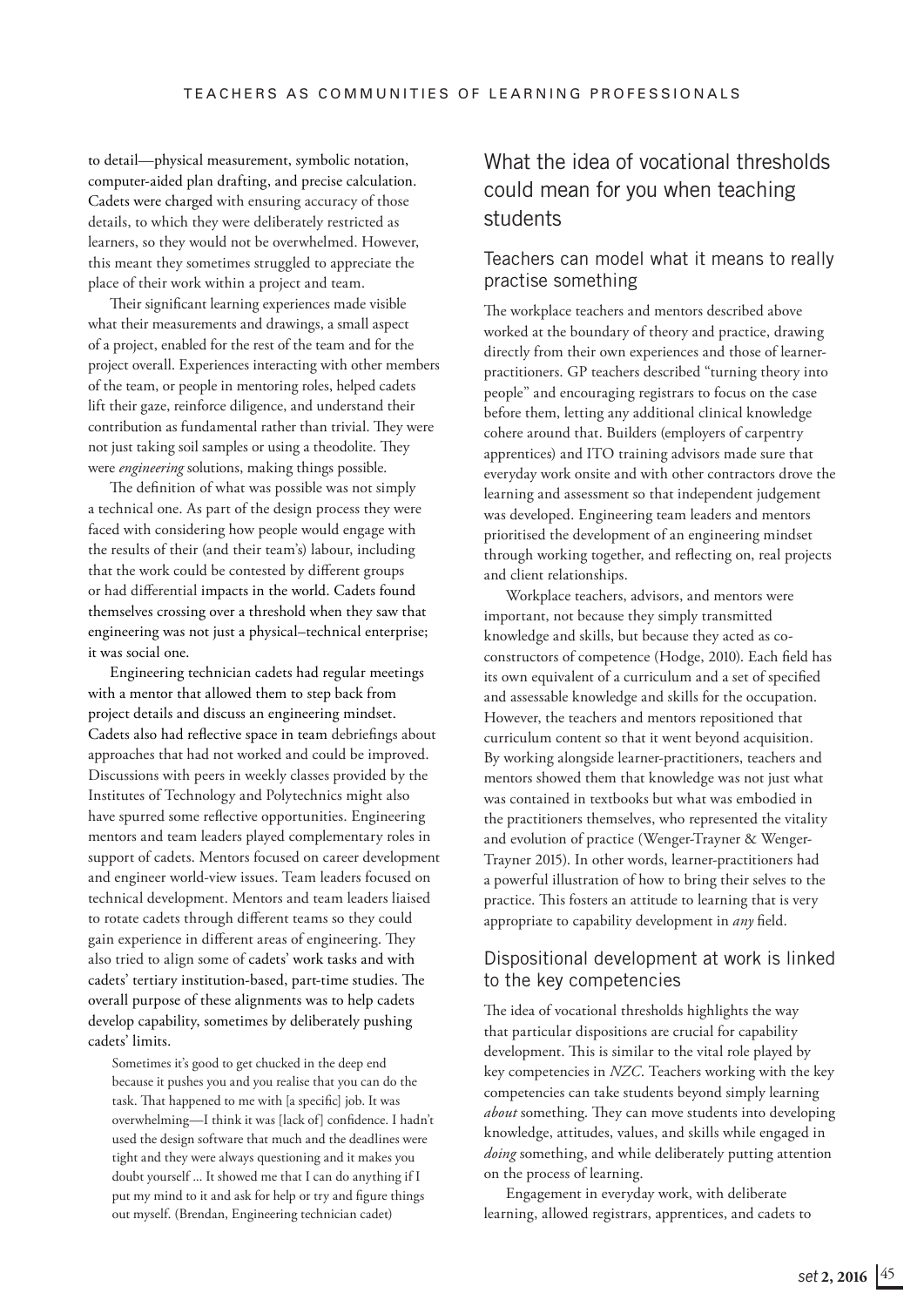cultivate the attitudes and values that made knowledge and skills most useful and meaningful. GPs did not just learn about patient relationships; they had to establish and maintain them. They had to develop the disposition to want to do so, understanding that relationships lie at the heart of general practice work. Carpenters did not just read about staircases; they needed to interpret general staircase references on plans and actually build them. And they had to be disposed towards taking pride in crafting their staircases well. Engineering technicians' work was not solely in the symbolic realm such as when making traffic-flow calculations. The work also involved understanding where those calculations fitted within the work of the wider team. This work required them to be disposed towards an awareness of public safety on the roads.

The idea of vocational thresholds also highlights the importance of being immersed in practice for learning. Although theory is generally thought of as more rigorous for learning purposes, it was everyday work that made any prior or concurrent theory meaningful. Of course, having an experience is not enough on its own to trigger the crossing of a vocational threshold. Bringing together practice and theory is where teachers play a key role in helping others recognise, and cross, vocational thresholds.

Taking a cue from the dispositional emphasis in vocational thresholds, we could think about the role of dispositions in the key competencies of *NZC*. The dispositional dimensions of learning in GP medicine, carpentry, and engineering resonate strongly with the work of other education researchers who argue that learners need to engage with real-world complexity and learning that really matters (Hipkins, Bolstad, Boyd, & McDowall, 2014; Perkins 2009). What creative, rich environments do you create for students to develop *for themselves* the capabilities they need to flourish both at school and beyond school, into work and further learning? Has this already heralded—or could it yet herald—the building of different relationships within your school, and between your school and community? I invite you to think about how the kinds of rich learning opportunities needed for crossing vocational thresholds might change your school.

#### Implications for you in your teaching vocation

How do the experiences of learning in described in this article compare to the ones you have had in your teacher learning? You might like to think about the vocational thresholds you have crossed in your career. For some teachers, it may have been about coming to the realisation that a teacher does not need to be all-knowing, or

eradicate uncertainty for students. Others may have crossed a vocational threshold to become more responsive to students, developing a wider range of ways to recognise and meet different needs, by no longer working with "the class" as simple receivers of messages from an expert in front of them.

You might also like to think about what support you have provided, or could provide, to newly inducted or early career teachers. What about your long-standing colleagues? What kind of "community of practice" (Lave & Wenger, 1991) is your school, and in what ways are people committed to learning together through collegial relationships? How do you model what it is to *be* a teacher beyond knowledge of curriculum content and a high level of pedagogical skill? Who once did this, or now does, for you?

This article has focused on tertiary-level learning, but its findings are highly relevant to what teachers and students do in school. The Knowing Practice project's broad, Deweyan view of vocation can help get past the persistent contrast made in society between "hands-on" learning for students who are disengaged, and academic, higher-order learning for others. What could be more hands-on than being a GP touching their patients? What could be more higher-order than bringing together mathematical calculation with aesthetic considerations as a carpenter?

Knowing Practice also draws our attention to the way that the most profound learning—crossing vocational thresholds—involves development of disposition and identity. It highlights a role for teachers that goes beyond transmitting knowledge to modelling real-world practice. We could play with the idea of "community of practice" (Lave & Wenger, 1991). It is not uncommon to talk about, or aspire towards, teachers being members of a community of practice. But isn't the school as much a place of work for the students? As a workplace, the culture of the school could be considered a "dispositional mileux" (Carr et al., 2010), with opportunities and conditions for teacher and student learning, including dispositional development. To end, I'd like to pose a further question that is perhaps quite radical: how could your school be a community or landscape of practice—for teachers *and*  students?

### Acknowledgements

NZCER's Knowing Practice project was supported by the Building and Construction Industry Training Organisation (BCITO), the Royal New Zealand College of General Practitioners (RNZCGP), and the Institute of Professional Engineers of New Zealand (IPENZ). It was funded through NZCER's Government Grant and